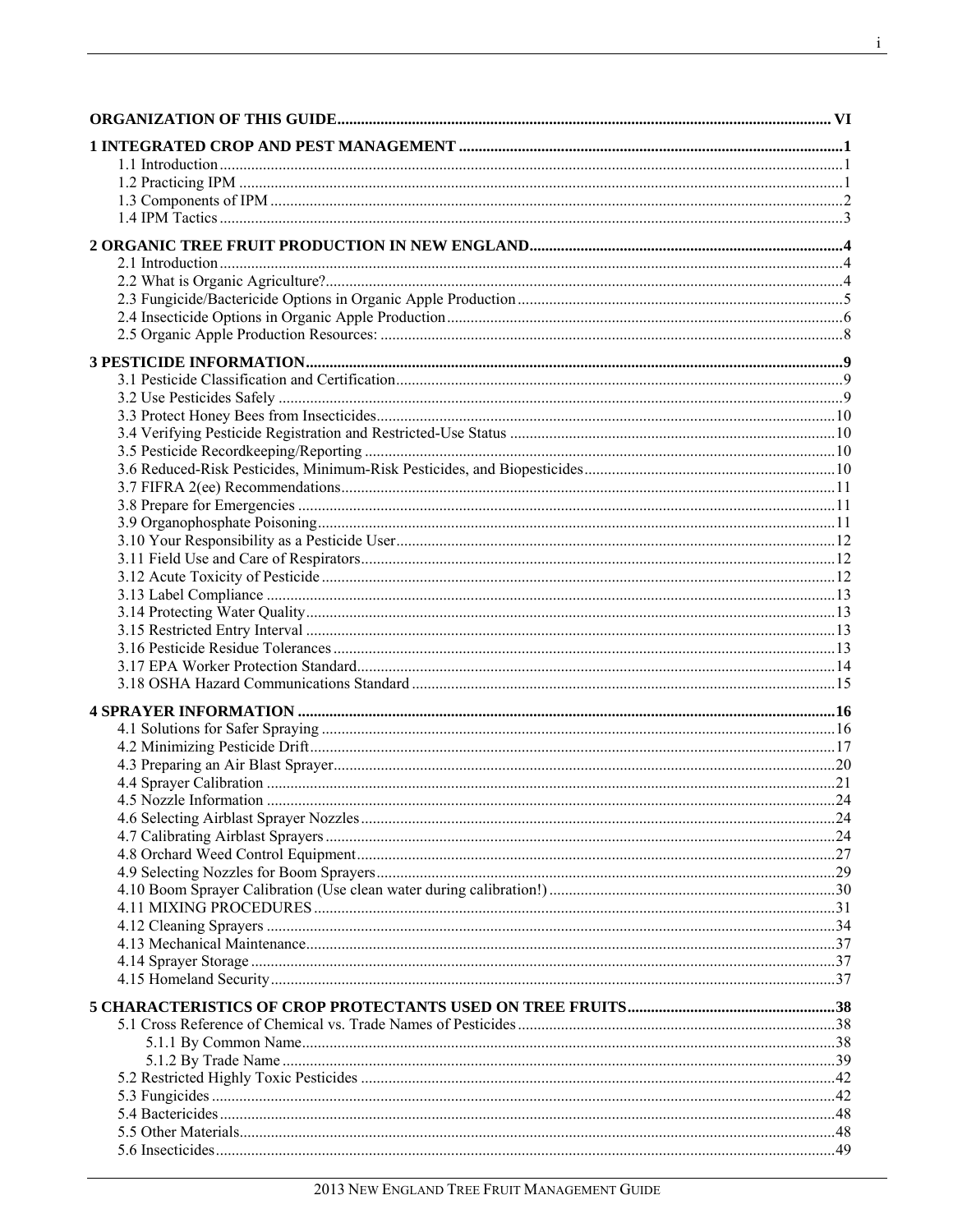| <b>5 CHARACTERISTICS OF CROP PROTECTANTS USED ON TREE FRUITS (continued)</b> |  |
|------------------------------------------------------------------------------|--|
|                                                                              |  |
|                                                                              |  |
|                                                                              |  |
|                                                                              |  |
|                                                                              |  |
|                                                                              |  |
|                                                                              |  |
|                                                                              |  |
|                                                                              |  |
|                                                                              |  |
|                                                                              |  |
|                                                                              |  |
|                                                                              |  |
|                                                                              |  |
|                                                                              |  |
|                                                                              |  |
|                                                                              |  |
|                                                                              |  |
|                                                                              |  |
|                                                                              |  |
|                                                                              |  |
|                                                                              |  |
|                                                                              |  |
|                                                                              |  |
|                                                                              |  |
|                                                                              |  |
|                                                                              |  |
|                                                                              |  |
|                                                                              |  |
|                                                                              |  |
|                                                                              |  |
|                                                                              |  |
|                                                                              |  |
|                                                                              |  |
|                                                                              |  |
|                                                                              |  |
|                                                                              |  |
|                                                                              |  |
|                                                                              |  |
|                                                                              |  |
|                                                                              |  |
|                                                                              |  |
|                                                                              |  |
|                                                                              |  |
|                                                                              |  |
|                                                                              |  |
|                                                                              |  |
|                                                                              |  |
|                                                                              |  |
|                                                                              |  |
|                                                                              |  |
|                                                                              |  |
|                                                                              |  |
|                                                                              |  |
|                                                                              |  |
|                                                                              |  |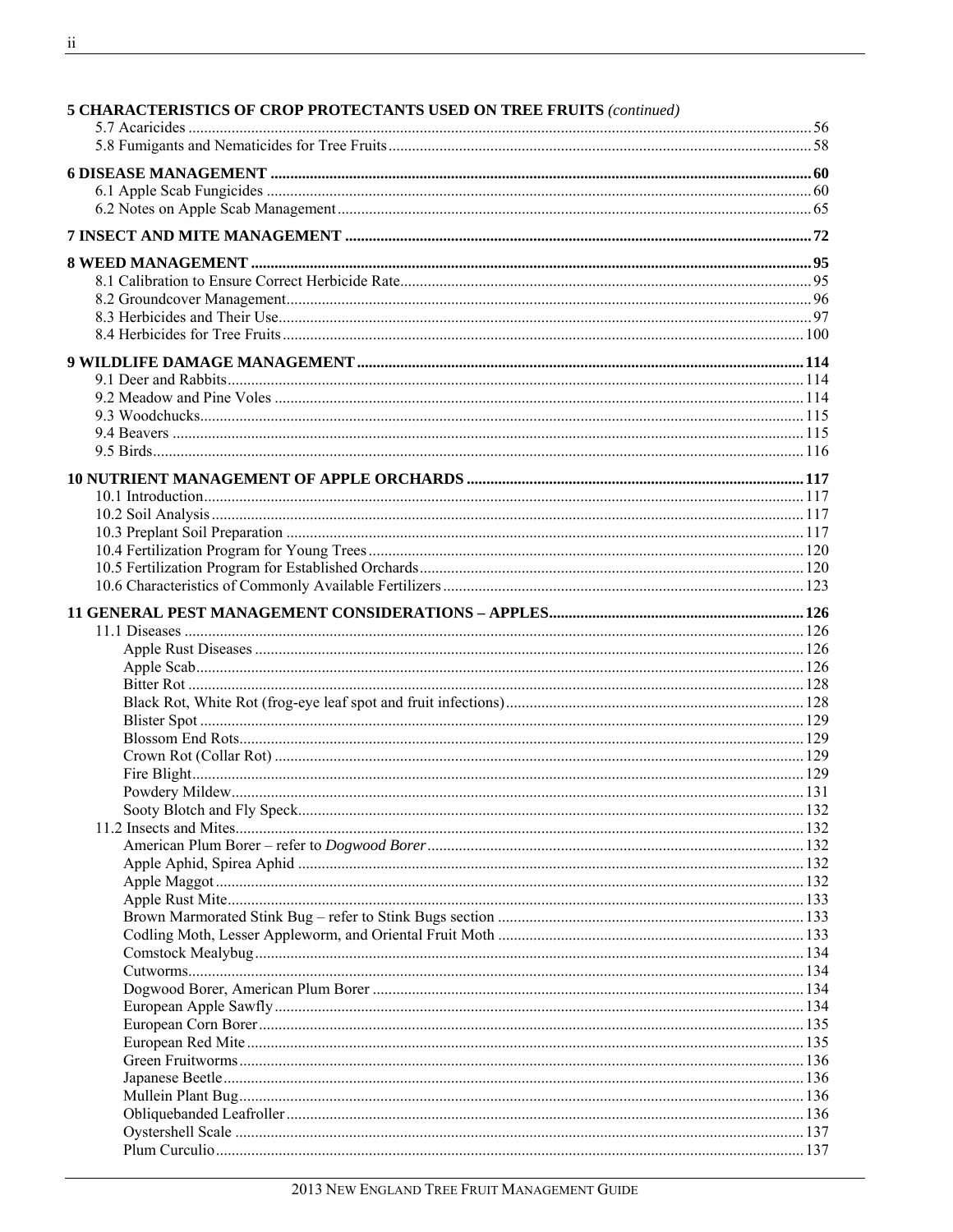| <b>11 GENERAL PEST MANAGEMENT CONSIDERATIONS – APPLES</b> (continued) |  |
|-----------------------------------------------------------------------|--|
| 11.2 Insects and Mites (continued)                                    |  |
|                                                                       |  |
|                                                                       |  |
|                                                                       |  |
|                                                                       |  |
|                                                                       |  |
|                                                                       |  |
|                                                                       |  |
|                                                                       |  |
|                                                                       |  |
|                                                                       |  |
|                                                                       |  |
|                                                                       |  |
|                                                                       |  |
|                                                                       |  |
|                                                                       |  |
|                                                                       |  |
|                                                                       |  |
|                                                                       |  |
|                                                                       |  |
|                                                                       |  |
|                                                                       |  |
|                                                                       |  |
|                                                                       |  |
|                                                                       |  |
|                                                                       |  |
|                                                                       |  |
|                                                                       |  |
|                                                                       |  |
|                                                                       |  |
|                                                                       |  |
|                                                                       |  |
|                                                                       |  |
|                                                                       |  |
|                                                                       |  |
|                                                                       |  |
|                                                                       |  |
|                                                                       |  |
|                                                                       |  |
|                                                                       |  |
|                                                                       |  |
|                                                                       |  |
|                                                                       |  |
|                                                                       |  |
|                                                                       |  |
|                                                                       |  |
|                                                                       |  |
|                                                                       |  |
|                                                                       |  |
|                                                                       |  |
|                                                                       |  |
|                                                                       |  |
|                                                                       |  |
|                                                                       |  |
|                                                                       |  |
|                                                                       |  |
|                                                                       |  |
|                                                                       |  |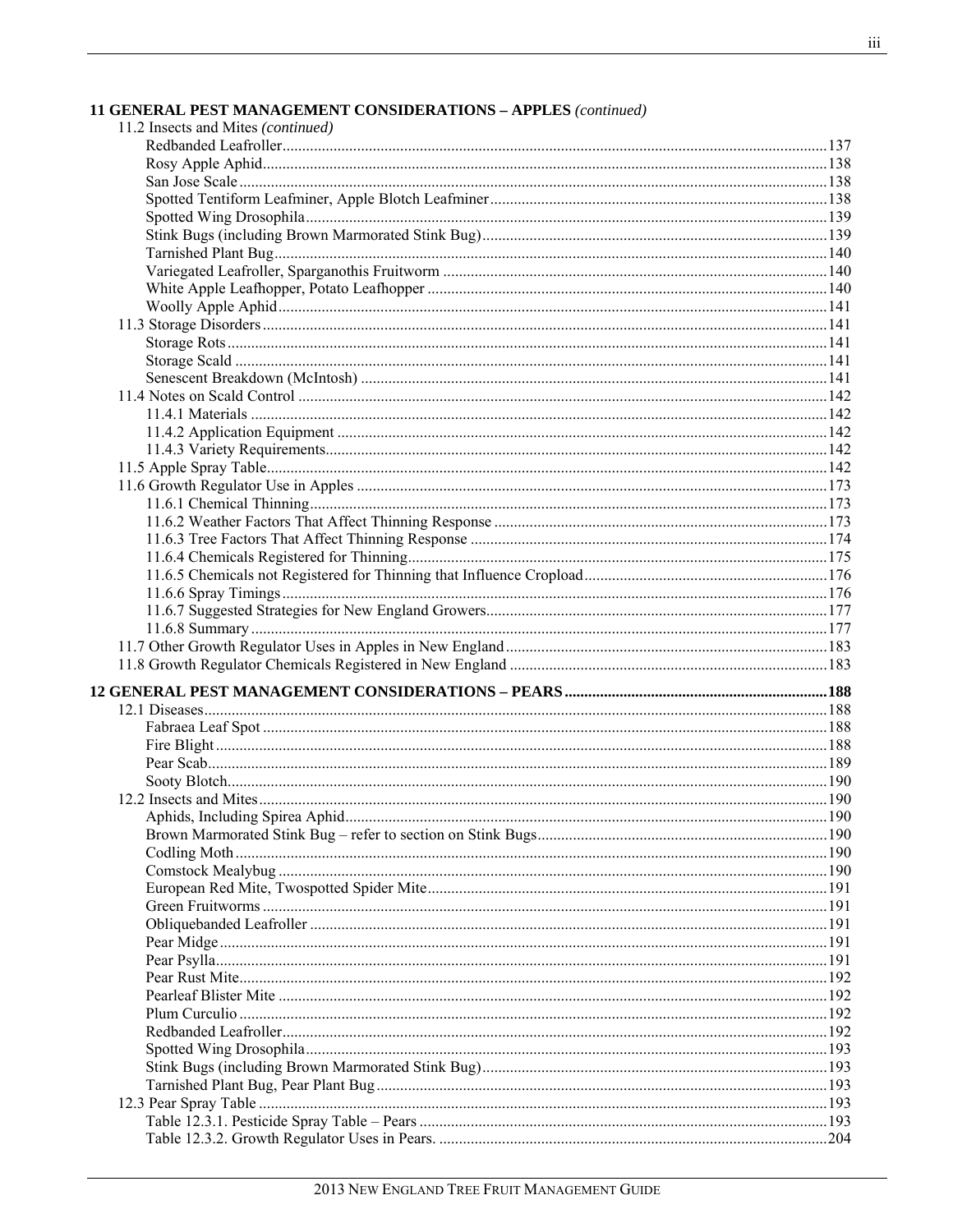| 14 GENERAL PEST MANAGEMENT CONSIDERATIONS - PEACHES AND NECTARINES  222 |  |
|-------------------------------------------------------------------------|--|
|                                                                         |  |
|                                                                         |  |
|                                                                         |  |
|                                                                         |  |
|                                                                         |  |
|                                                                         |  |
|                                                                         |  |
|                                                                         |  |
|                                                                         |  |
|                                                                         |  |
|                                                                         |  |
|                                                                         |  |
|                                                                         |  |
|                                                                         |  |
|                                                                         |  |
|                                                                         |  |
|                                                                         |  |
|                                                                         |  |
|                                                                         |  |
|                                                                         |  |
|                                                                         |  |
|                                                                         |  |
|                                                                         |  |
|                                                                         |  |
|                                                                         |  |
|                                                                         |  |
|                                                                         |  |
|                                                                         |  |
|                                                                         |  |
|                                                                         |  |
|                                                                         |  |
|                                                                         |  |
|                                                                         |  |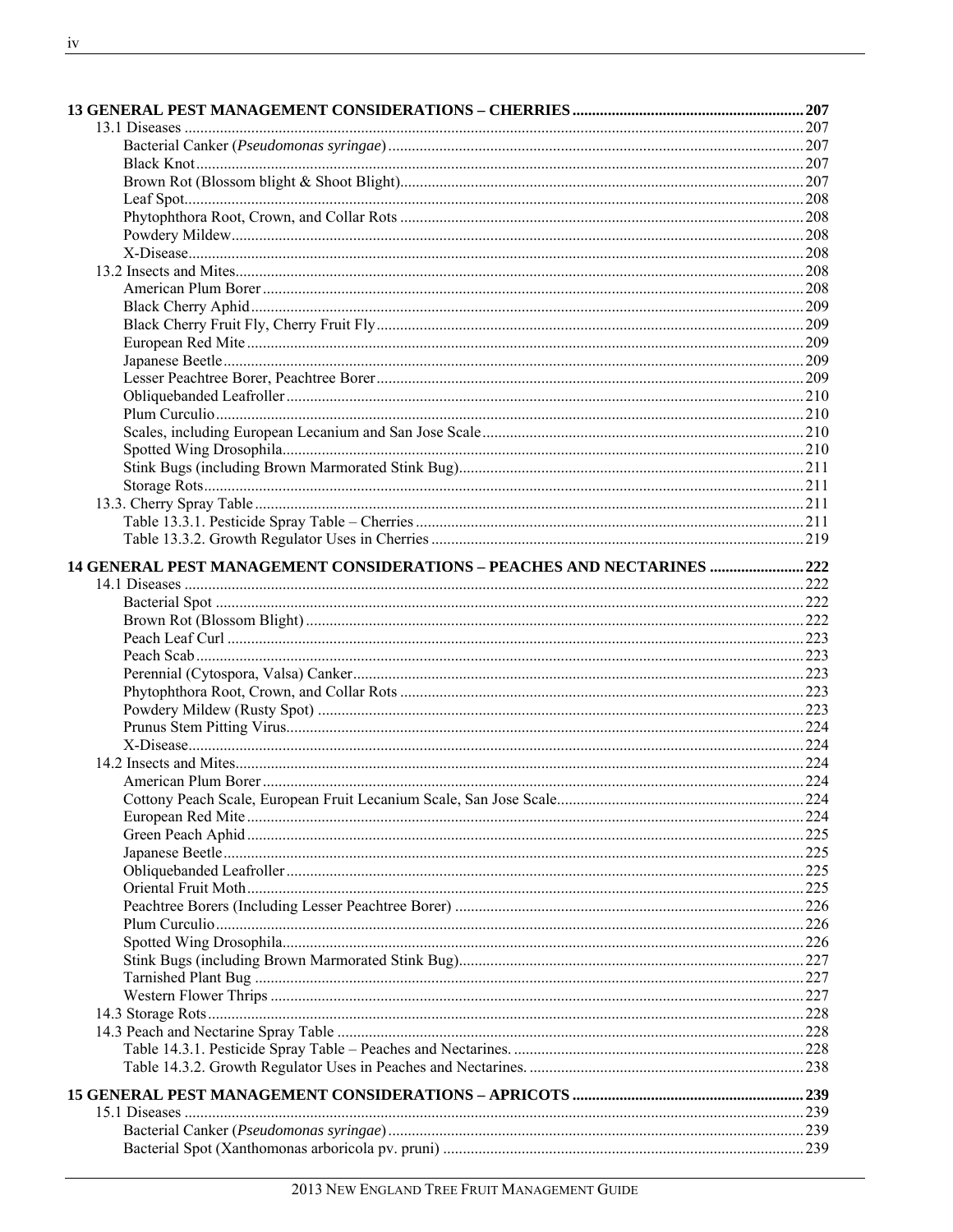|  | <b>15 GENERAL PEST MANAGEMENT CONSIDERATIONS - APRICOTS (continued)</b> |  |  |  |
|--|-------------------------------------------------------------------------|--|--|--|
|--|-------------------------------------------------------------------------|--|--|--|

| 15.1 Diseases (continued)                                                                                      |      |
|----------------------------------------------------------------------------------------------------------------|------|
|                                                                                                                |      |
|                                                                                                                |      |
|                                                                                                                |      |
|                                                                                                                |      |
|                                                                                                                |      |
|                                                                                                                |      |
|                                                                                                                |      |
|                                                                                                                |      |
|                                                                                                                |      |
|                                                                                                                |      |
|                                                                                                                |      |
|                                                                                                                |      |
|                                                                                                                |      |
|                                                                                                                |      |
|                                                                                                                |      |
|                                                                                                                |      |
|                                                                                                                |      |
|                                                                                                                |      |
|                                                                                                                |      |
|                                                                                                                |      |
|                                                                                                                |      |
|                                                                                                                |      |
|                                                                                                                |      |
|                                                                                                                |      |
|                                                                                                                |      |
|                                                                                                                |      |
|                                                                                                                |      |
|                                                                                                                |      |
|                                                                                                                |      |
|                                                                                                                |      |
|                                                                                                                |      |
|                                                                                                                |      |
|                                                                                                                |      |
|                                                                                                                |      |
|                                                                                                                |      |
|                                                                                                                |      |
|                                                                                                                |      |
|                                                                                                                |      |
| Redbanded Leafroller                                                                                           | .252 |
|                                                                                                                |      |
|                                                                                                                |      |
|                                                                                                                |      |
|                                                                                                                |      |
|                                                                                                                |      |
|                                                                                                                |      |
|                                                                                                                |      |
|                                                                                                                |      |
|                                                                                                                |      |
|                                                                                                                |      |
| 17.2 EPA numbers and worker protection standard re-entry and personal protective equipment (PPE) guidelines267 |      |
|                                                                                                                |      |
|                                                                                                                |      |
|                                                                                                                |      |
|                                                                                                                |      |
|                                                                                                                |      |